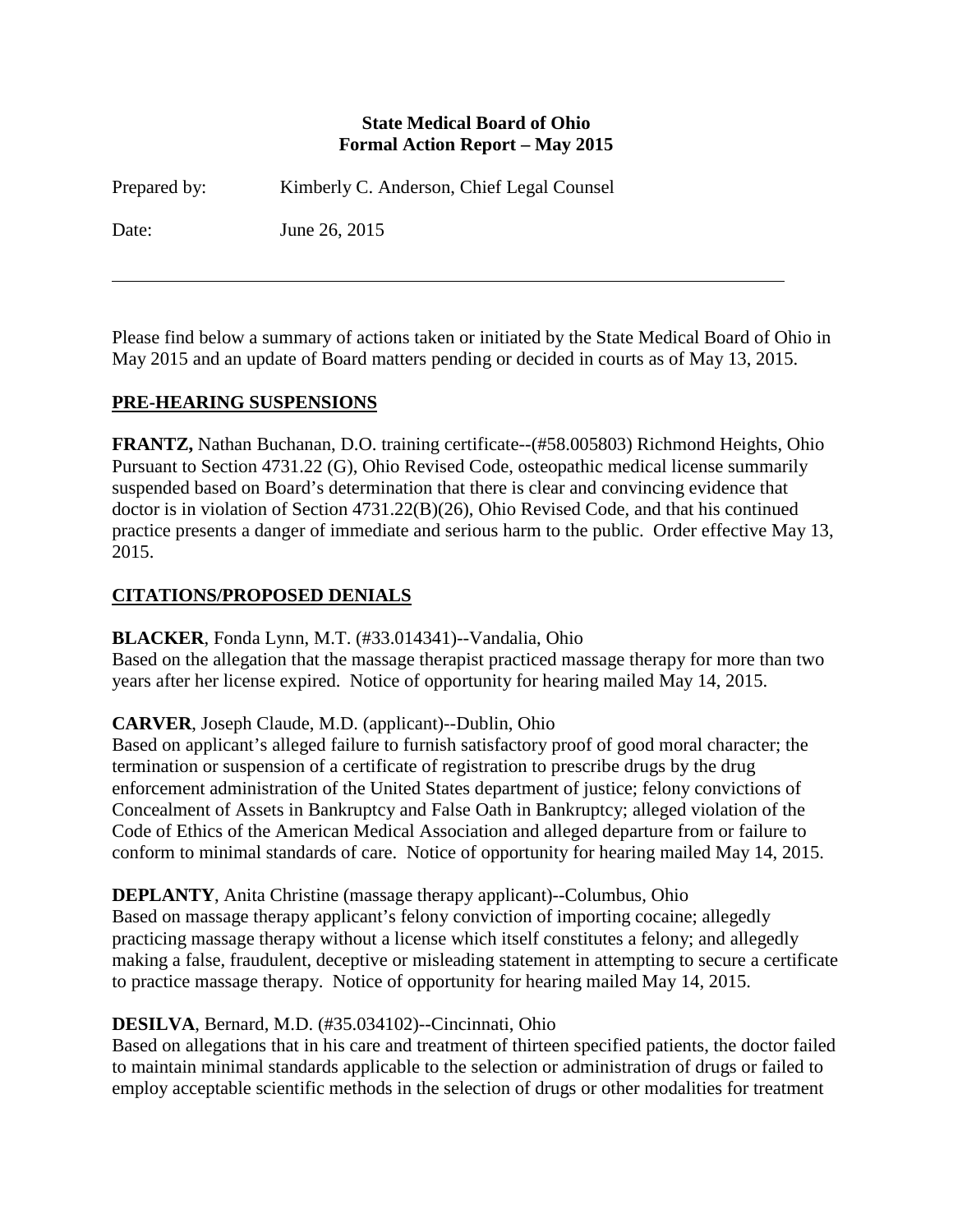of disease, departed from or failed to conform to minimal standards of care, violated Board rules governing the prescribing of controlled substances, and failed to cooperate in an investigation conducted by the Board. Notice of opportunity for hearing mailed May 14, 2015.

**FRANTZ,** Nathan Buchanan, D.O. training certificate (#58.005803)--Richmond Heights, Ohio Based on allegations that the doctor is impaired in his ability to practice according to acceptable and prevailing standards of care because of habitual or excessive use or abuse of drugs, alcohol, or other substances that impair ability to practice. Notice of opportunity for hearing mailed May 14, 2015.

# **LUBITZ**, Deborah S, M.D. (#35.059082)--Wantagh, New York

Based on the doctor's alleged violations of the limitations placed on her license pursuant to the 12/11/13 consent agreement due to the doctor's alleged failure to timely submit quarterly declarations and alleged failure to make a personal appearance before the Board or Board's designee on March 10, 2015. Notice of opportunity for hearing mailed May 14, 2015.

## **LUTZ**, James Thomas, MD (#35.057139)--Cincinnati, Ohio

Based on allegations that in his care and treatment of twenty-six specified patients, the doctor committed an act that constitutes a felony in Ohio, and/or violated Board rules regarding the utilization of Light Based Medical Devices, and/or the delegation of the use of Light Based Medical Devices and/or Utilizing Controlled Substances for Self and Family Members, and/or Utilization of Controlled Substances for Weight Reduction; and/or departed from or failed to conform to minimal standards of care; or failed to comply with the requirements of section 4729.79 of the Revised Code, unless the board of pharmacy no longer maintains a drug database; and/or failed to maintain minimal standards of care applicable to the selection or administration of drugs or failure to employ acceptable scientific methods in the selection of drugs or other modalities for treatment of disease and/or selling, giving away, personally furnishing, prescribing or administering drugs for other than legal and legitimate therapeutic purposes. Notice of opportunity for hearing mailed May 14, 2015.

# **MANSOUR**, Waleed Nasr, M.D. (#35.078230)--Youngstown, Ohio

Based on the doctor's convictions of two counts of Possession of Drugs, misdemeanors committed in the course of practice. Notice of opportunity for hearing mailed May 14, 2015.

## **MARIOTTI-BOYER**, Judith Ann, M.T. (#33.013014)--Lewis Center, Ohio Based on the allegation that the massage therapist practiced massage therapy for more than two years after her license expired. Notice of opportunity for hearing mailed May 14, 2015.

# **MINOTTI,** Armand Louis, D.O. (#34.003677)--Poland, Ohio

Based on allegations that the doctor falsified medical records which constitutes a misdemeanor committed in the course of practice; that the doctor made a false, fraudulent, deceptive or misleading statement in relation to the practice of osteopathic medicine and surgery and that the doctor obtained or attempted to obtain money or anything of value by fraudulent misrepresentations in the course of practice. Notice of opportunity for hearing mailed May 14, 2015.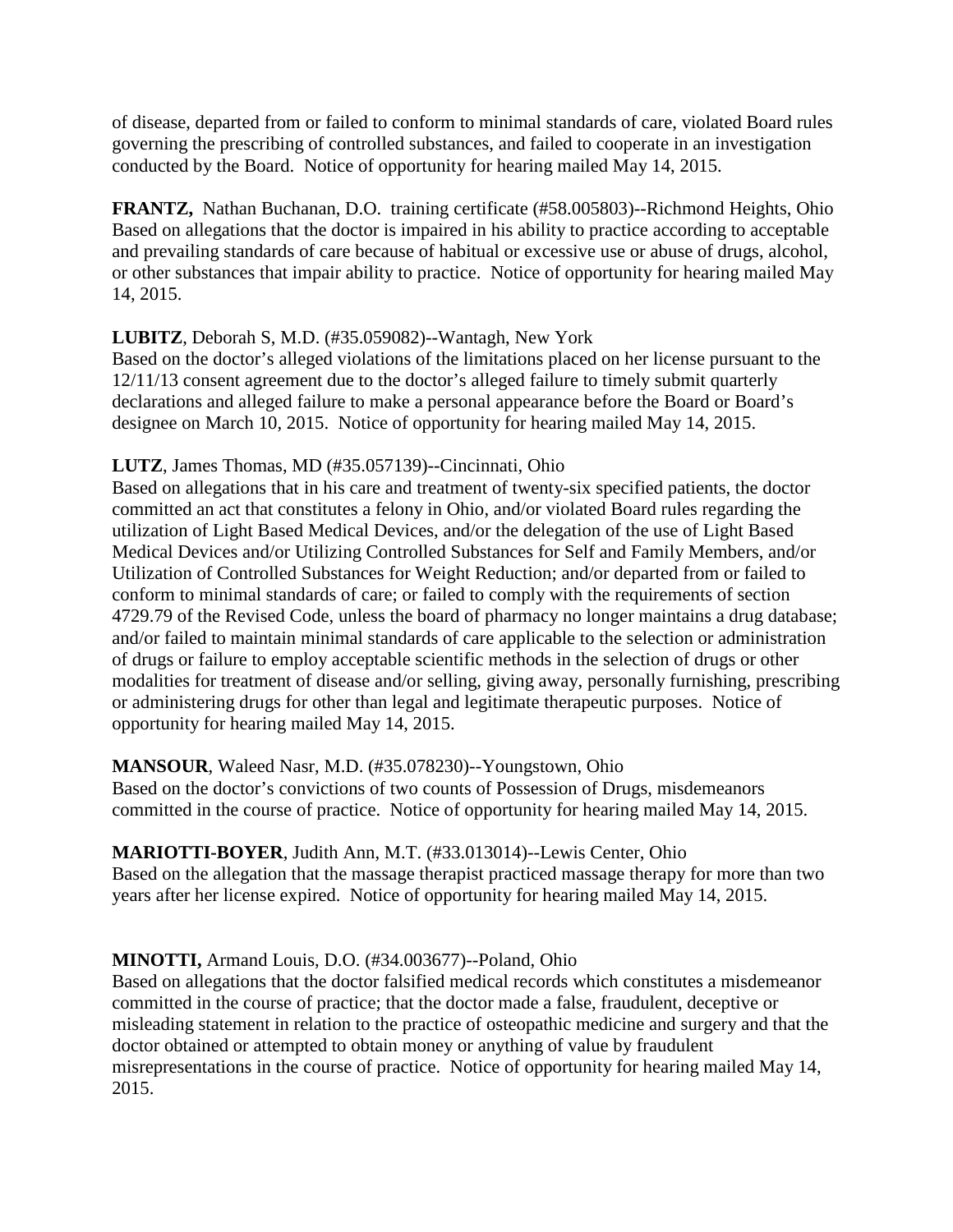**ROQUEMORE**, Terrance DaShawn (massage therapy applicant)--Pataskala, Ohio Massage therapy applicant notified of right to request a hearing on the question of whether his failure to submit to a chemical dependency examination as ordered by the Board was due to circumstances beyond his control. Based on the legal presumption that the massage therapy applicant's failure to submit to a chemical dependency examination as ordered by the Board constitutes an admission that he is unable to practice according to acceptable and prevailing standards of care by reason of his habitual or excessive use or abuse of drugs, alcohol, or other substances that impair ability to practice. Notice of opportunity for hearing mailed May 14, 2015.

### **STEGAWSKI**, Christopher A., M.D. (#35.044751)--Westlake, Ohio

Based on the doctor's conviction in the United States District Court, Southern District of Ohio, Western Division, of one felony count of Conspiracy to Distribute Narcotics, two felony counts of Maintaining a Place for the Purpose of Distribution, and one felony count of Conspiracy to Launder Monetary Instruments; and allegations that doctor's acts, conduct and/or omissions constituted selling, giving away, personally furnishing, prescribing or administering drugs for other than legal and legitimate or therapeutic purposes or a conviction of or violation of any federal or state law regulating the possession, distribution or use of any drug. Notice of opportunity for hearing mailed May 14, 2015.

#### **WARDROP**, Patricia Joanne, M.T. (#33.013668)--Toledo, Ohio

Based on the massage therapist's conviction in the Lucas County Court of Common Pleas of a felony, Theft from an Elderly Person or Disabled Adult; and the massage therapist's alleged failure to cooperate in an investigation conducted by the Board. Notice of opportunity for hearing mailed May 14, 2015.

#### **WILSON**, Paul D.O. (#34.002939)--Waterville, Ohio

Based on allegations that in his care and treatment of fourteen specified patients, the doctor failed to maintain minimal standards applicable to the selection or administration of drugs or failed to employ acceptable scientific methods in the selection of drugs or other modalities for treatment of disease, departed from or failed to conform to minimal standards of care, and violated Board rules governing the utilization of prescription drugs for the treatment of intractable pain, for prescribing controlled substances, and standards and procedures for review of the Ohio Automated Rx Reporting System. Notice of opportunity for hearing mailed May 14, 2015.

#### **FINAL ORDERS**

**FLYNN**, Freeda J., M.D. (#35.066409)--St. Clairsville, Ohio

Medical license placed under probationary terms, conditions and limitations for at least three years based on the finding that the doctor is unable to practice according to acceptable and prevailing standards of care without appropriate treatment, monitoring, or supervision by reason of mental illness or physical illness. Order effective May 27, 2015.

**GREENE**, Richard Anthony, M.D. (#35.090206)--Chesapeake, Virginia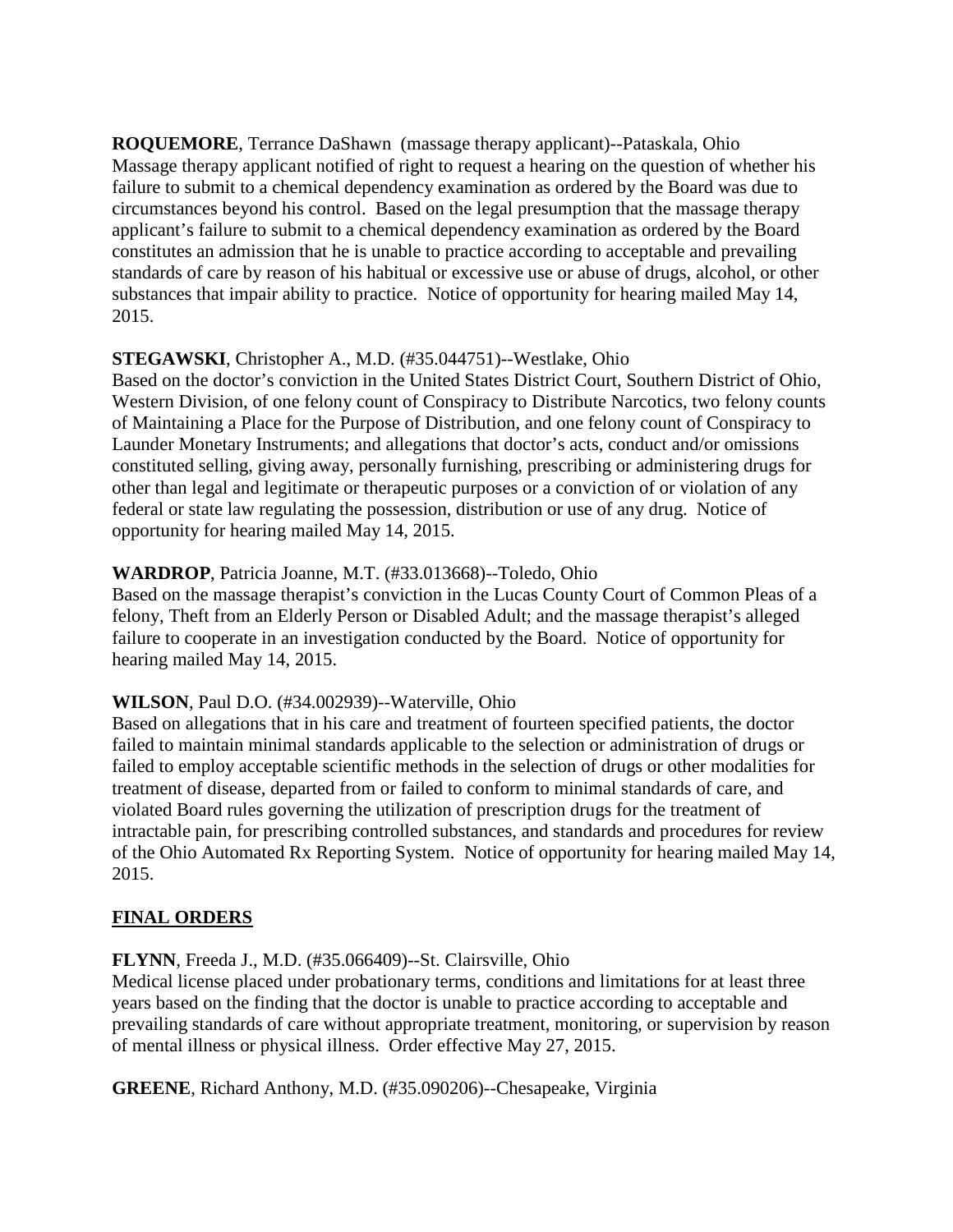Medical license revoked based on prior action by the Virginia Board of Medicine which indefinitely suspended the doctor's license to practice and required him to surrender his Drug Enforcement Administration registration, based, in part, on his prescribing practices concerning narcotics and other controlled substances. Order effective May 27, 2015.

## **HAKIM**, Arif Husain, M.D. (#35.094002)--West Bloomfield, Michigan

Medical license revoked based on prior action by the Michigan Department of Licensing and Regulatory Affairs, Bureau of Health Care Services, Board of Medicine, which limited the doctor's license for at least one year to prohibit the doctor from obtaining, possessing, prescribing, dispensing or administering any drug designated as a Schedule I or II unless the controlled substance was prescribed or dispensed by another licensed physician to the doctor as a patient. Order effective May 14, 2015.

## **JOBALIA**, Nilesh Bhupendra, M.D. (#35.062727)--Cincinnati, Ohio

Probationary terms, conditions and limitations of the May 2009 Consent Agreement extended for six months based upon the doctor's violations of the limitations placed on his license pursuant to 5/13/09 consent agreement due to the doctor's failure to be supervised by a monitoring physician or failure to ensure that the monitoring physician timely submitted reports to the Board and by his submission of quarterly declarations of compliance with the terms of the 5/13/09 consent agreement despite his failure to be supervised by a monitoring physician. Order effective May 14, 2015.

# **PALAPARTY**, Poornanand, M.D. (#35.042486)--Westlake, Ohio

Medical license subject to a stayed 30-day suspension and probationary terms, conditions and limitations for at least one year based upon the doctor's conviction in the United States District Court for the Northern District of Ohio on one count of Misbranding, a Class A misdemeanor, committed in the course of practice, which was itself based on the doctor's purchase and use of foreign oncology drugs that were not approved by the FDA. Order effective May 14, 2015.

# **VOLUNTARY SURRENDERS/RETIREMENTS/WITHDRAWALS**

### **BRESSI,** James Patrick, D.O. (#34.004592)--Hudson, Ohio

Permanent revocation of license to practice osteopathic medicine and surgery authorized by doctor in lieu of further formal disciplinary proceedings pursuant to Sections 4731.22(B)(6), (B)(10), (B)(11), (B)(13), (B)(20), (B)(24), and (B)(34), Ohio Revised Code. Order effective 5/28/15.

**GEHRING,** Dwight Edward, M.T. (#33.012884)--Englewood, Ohio

Permanent revocation of license to practice massage therapy authorized by massage therapist in lieu of further investigation and/or formal disciplinary proceedings pursuant to Section 4731.22(B)(10), Ohio Revised Code. Effective 5/22/15.

**HOMISH**, Jerome David, D.O. (#34.005148)--Athens, Ohio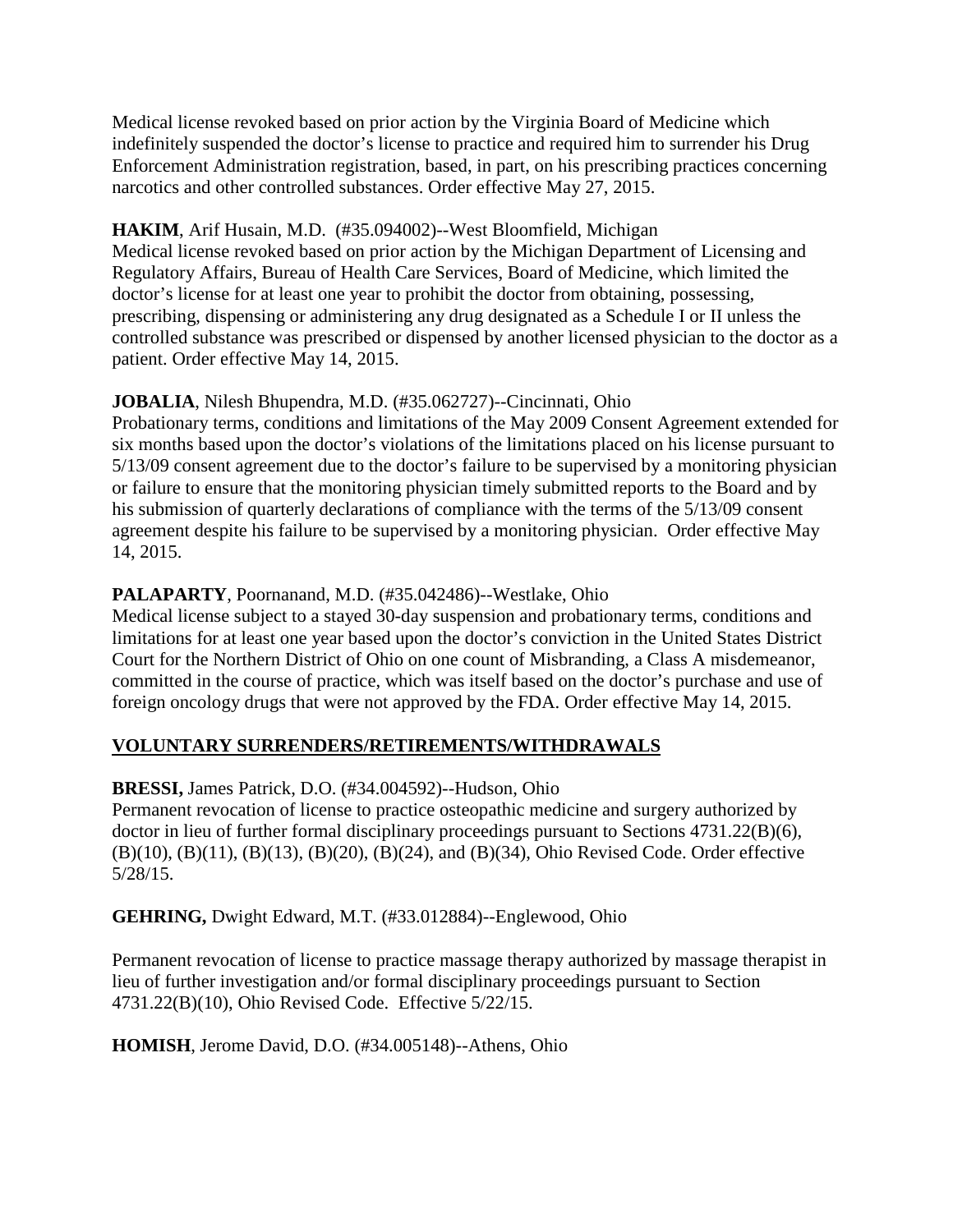Permanent revocation of license to practice osteopathic medicine and surgery authorized by doctor in lieu of further formal disciplinary proceedings pursuant to Section 4731.22(B)(15) and 4731.22 (B)(26), Ohio Revised Code. Effective 5/13/15.

### **MASON**, Lawrence David, M.D. (#35.061116)--Rockford, Illinois

Permanent revocation of license to practice medicine and surgery authorized by doctor in lieu of further investigation pursuant to Section 4731.22(B)(26). Permanent withdrawal of application to restore license also authorized by doctor. Effective 5/13/15.

## **SKOBLAR**, Richard S., M.D. (#35.038099)--Akron, Ohio

Permanent revocation of license to practice medicine and surgery authorized by doctor in lieu of formal disciplinary proceedings pursuant to Sections 4731.22(B)(15) and (B)(26), Ohio Revised Code. Effective 5/13/15.

# **CONSENT AGREEMENTS**

## **CAMPBELL,** Jennifer Carole, M.D. (#35.090769)--Bay Village, Ohio

Medical license reinstated subject to probationary terms, conditions and limitations for at least five years. Based on doctor having completed all requirements for reinstatement of license pursuant to the terms of a 1/14/15 consent agreement. Agreement effective May 13, 2015.

## **CONN**, Amanda, M.T. (#33.015629)--Oak Harbor, Ohio

Application for restoration of license to practice massage therapy granted and license immediately suspended for a definite period of 180 days and subject to interim monitoring terms. Upon reinstatement, the license shall be subject to probationary terms, conditions and limitations for at least two years. Based on massage therapist's practice of massage therapy for approximately three years after the expiration of her license, which is the commission of an act that constitutes a felony. Agreement effective May 13, 2015.

### **EWALD**, Jesse Michael, M.D. (#35.124055)--Lawrenceburg, Indiana

Medical license suspended for an indefinite period of time of at least one year with interim monitoring conditions and conditions for reinstatement established, including requirement that doctor enter into a subsequent consent agreement incorporating probationary terms, conditions and limitations as determined by the Board. Based on doctor's admission that he is impaired in his ability to practice according to acceptable and prevailing standards of care because of habitual or excessive use or abuse of drugs, alcohol, or other substances that impair ability to practice and doctor's admission of acts constituting felonies, including Illegal Processing of Drug Documents, Deception to Obtain a Dangerous Drug and Possession of Controlled Substances. Agreement effective May 13, 2015.

# **FISHMAN**, David Jay, M.D. (#35.039578)--Willoughby Hills, Ohio

Medical license suspended for an indefinite period of time of at least 60 days with interim monitoring conditions and conditions for reinstatement established, including requirement that doctor enter into a subsequent consent agreement incorporating probationary terms, conditions and limitations as determined by the Board. Based on doctor's admission that he entered a plea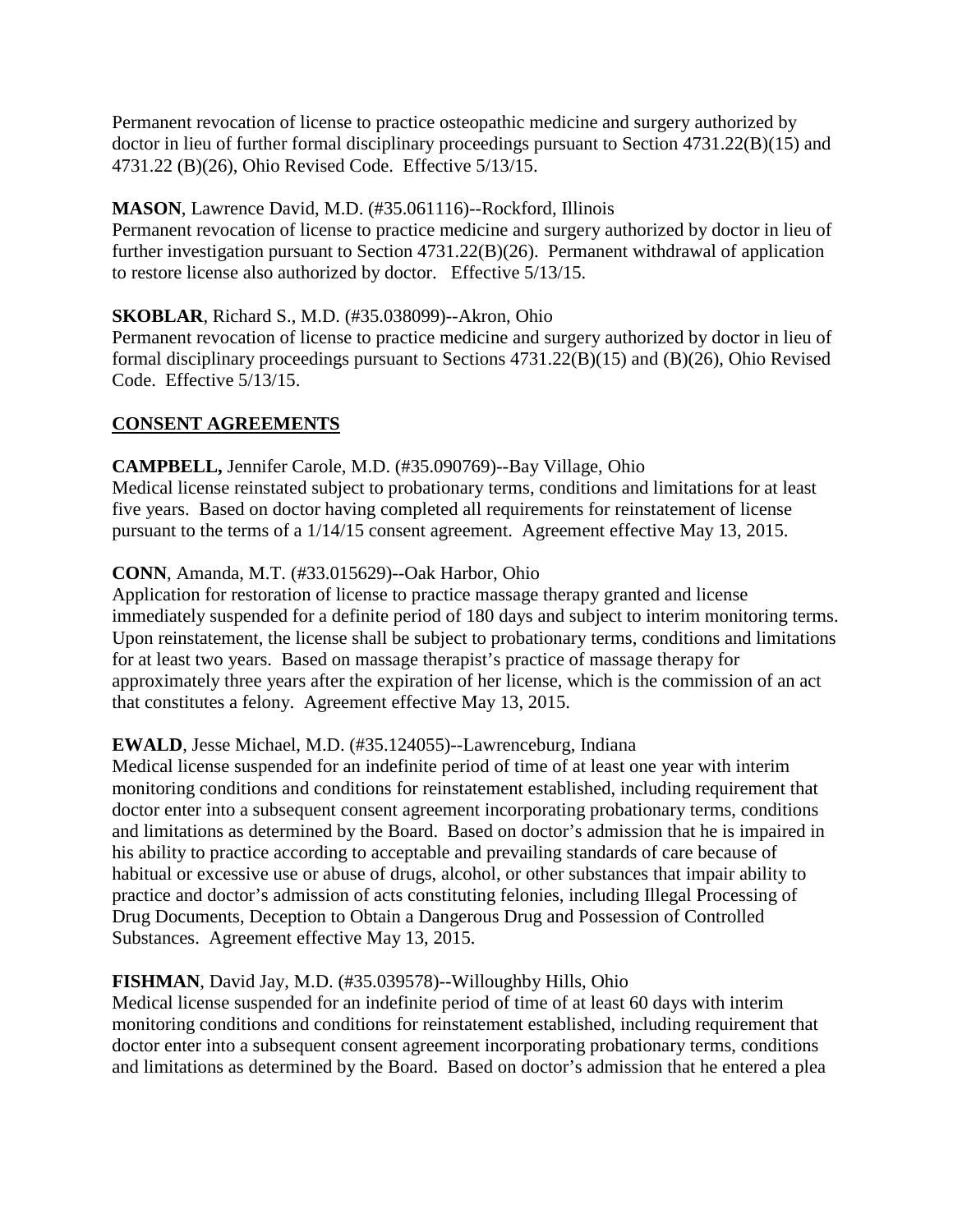of guilty to a misdemeanor committed in the course of practice which involved his purchase and use of foreign oncology drugs and were not approved by the FDA. Agreement effective 5/13/15.

## **MAIER**, Adam, D.O. (#58.003876 & 34.011814)-- Columbus, Ohio

Application for osteopathic medical license granted. Osteopathic medical license and osteopathic training certificate subject to probationary terms, conditions and limitations for at least three years. Based upon doctor's admission that he is unable to practice according to acceptable and prevailing standards of care by reason of mental illness or physical illness. Agreement effective 5/13/15

## **O'CONNELL**, David, M.D. (#35.082498)--Cincinnati, Ohio

Medical license reinstated subject to probationary terms, conditions and limitations for at least five years. Based on doctor having completed all requirements for reinstatement of license pursuant to the terms of an 11/5/14 consent agreement. Agreement effective 5/13/15.

## **VELLANKI,** Suman M.D. (#57.021525)--Barberton, Ohio

Medical training certificate suspended for an indefinite period of time with interim monitoring conditions and conditions for reinstatement established, including requirement that doctor enter into a subsequent consent agreement incorporating probationary terms, conditions and limitations as determined by the Board. Based on doctor's admission that he is impaired in his ability to practice according to acceptable and prevailing standards of care because of habitual or excessive use or abuse of drugs, alcohol, or other substances that impair ability to practice. Agreement effective May 13, 2015.

**WHITLOCK**, Randall Gregory, Jr., P.A. (#50.001262)--West Chester, Ohio Provisional certificate to prescribe granted subject to probationary terms, conditions and limitations as set forth in the August 2014 Step II Consent Agreement and the May 2015 Addendum to the Consent Agreement. Addendum effective May 13, 2015.

# **ZEWAIL,** Aly Mohammed Aly, M.D. (#35.088417)--Norton, Ohio

Medical license suspended for an indefinite period of time of at least one year with interim monitoring conditions and conditions for reinstatement established, including requirement that doctor enter into a subsequent consent agreement incorporating probationary terms, conditions and limitations as determined by the Board. Based on doctor's admission that he is impaired in his ability to practice according to acceptable and prevailing standards of care because of habitual or excessive use or abuse of drugs, alcohol, or other substances that impair ability to practice and commission of acts constituting a misdemeanor in the course of practice including Deception to Obtain a Dangerous Drug. Agreement effective May 22, 2015.

# **PROBATIONARY REQUESTS AND MODIFICATIONS**

**ADAS,** Mohammad A., M.D. (#35.055276)--Perrysburg, Ohio

Doctor's request to reduce required attendance at drug and alcohol rehabilitation meetings to two per week with a minimum of ten per month granted by vote of the Board on 5/13/15.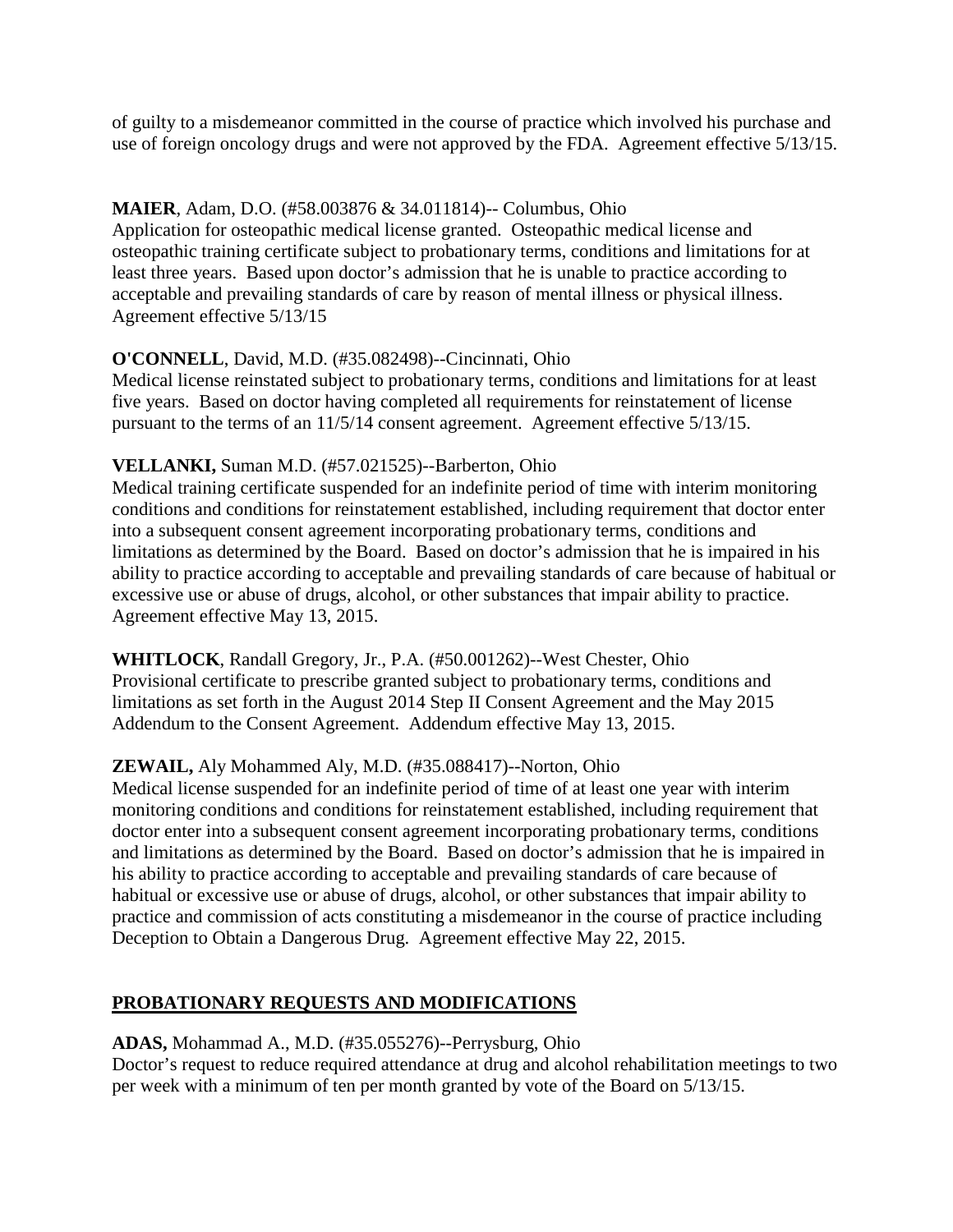**HENRY,** John Sherman., M.D. (#35.077820)--Marietta, Ohio

Doctor's request to discontinue the controlled substance log requirement, discontinue psychiatric sessions and to reduce required personal appearances to every six months granted by vote of the Board on 5/13/15.

**JOHNSON**, Gregory Gene, M.D. (#35.048254)--Cuyahoga Falls, Ohio Doctor's request to modify practice plan granted by vote of the Board on 5/13/15.

**KAUFFMAN**, Joanna C.S., M.D. (#35.123229)--Bluffton, Ohio Doctor's request to reduce required personal appearances to every six months and to reduce psychiatric sessions to every three months granted by vote of the Board on 5/13/15.

**KRAENZLER**, Erik John, M.D. (#35.056589)--Brecksville, Ohio Doctor's request to reduce personal appearances to every six months and to discontinue the chart review requirement granted by vote of the Board on 5/13/15.

**LYDON, JR**., Joseph Francis, M.D. (#35.057047)--Solon, Ohio Doctor's request for approval of a monitoring physician granted by vote of the Board on 5/13/15.

**MASSOUH**, Marwan, M.D. (#35.056179)--Fairview Park, Ohio Doctor's request for approval of an ethics course granted by vote of the Board on 5/13/15.

**MERKIN**, Bruce Jeffrey, M.D. (#35.086596)--Copley, Ohio Doctor's request to discontinue the drug log requirement and to reduce the frequency of polygraph testing to every six months granted by vote of the Board on 5/13/15.

**MOLINAR**, Alddo Antonio, M.D. (#35.096707)--Poland, Ohio Doctor's request for approval of a monitoring physician and treating psychiatrist granted by vote of the Board on 5/13/15. Frequency and number of charts to be reviewed established.

**REDDY**, Srinivas Perugu, M.D. (#57.022580)--Holland, Ohio Doctor's request to reduce personal appearances to every six months, reduce required attendance at drug and alcohol rehabilitation meetings to two per week with a minimum of ten per month, and reduce required drug and alcohol urine testing to two per month granted by vote of the Board on 5/13/15.

**ROSE**, Bernard Joseph, M.D. (#35.052219)--Kettering, Ohio Doctor's request to travel to Michigan until October 2015 without prior permission granted by vote of the Board on 5/13/15.

**RYAN**, Carol G., M.D. (#35.038029)--Kettering, Ohio Doctor's request for a modified practice plan granted by vote of the Board on 5/13/15.

**ST. ONGE**, Rick D., M.D. (#35.066328)--Columbus, Ohio Doctor's request for approval of psychotherapist granted by vote of the Board on 5/13/15.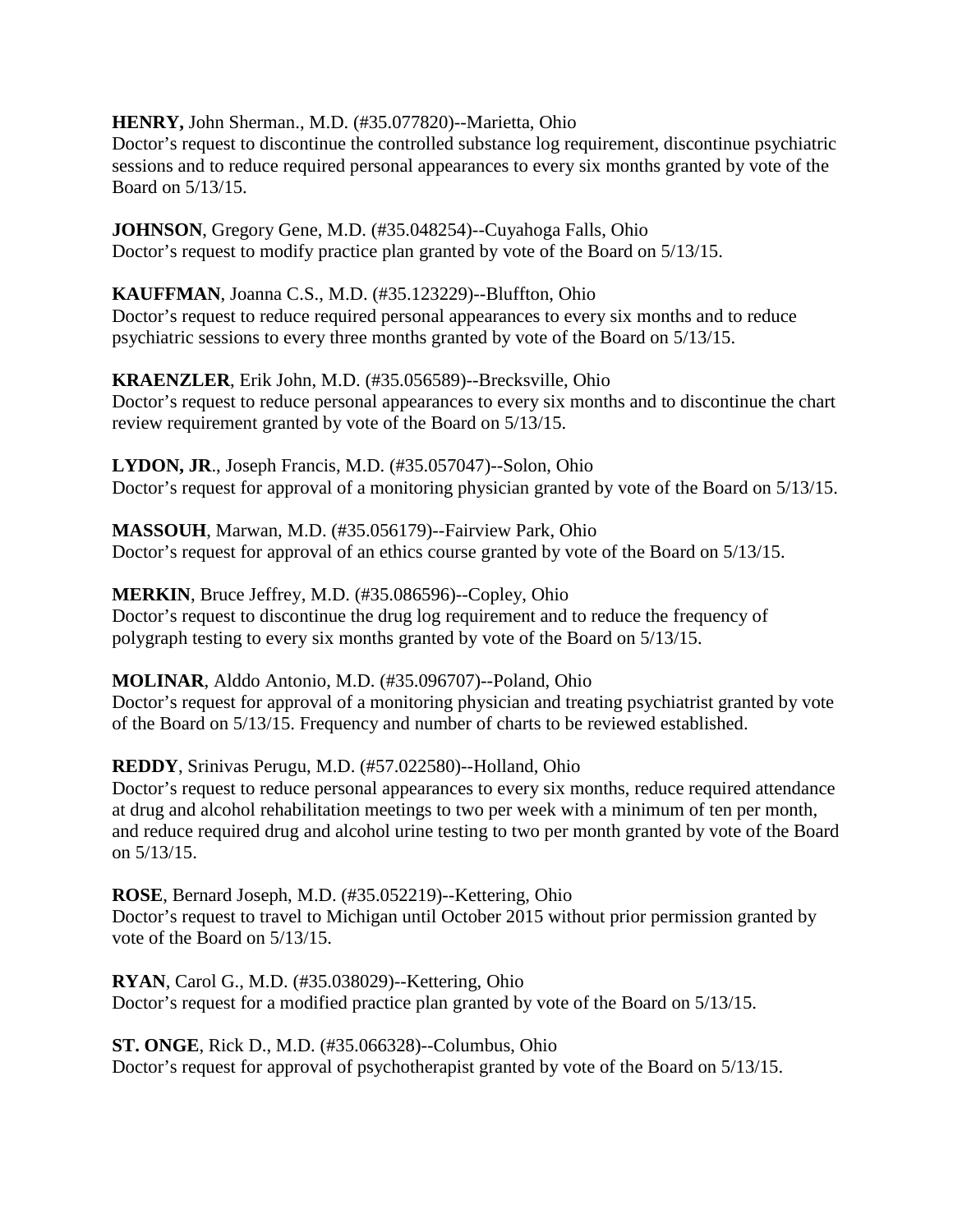**TROJANOWSKI**, Zbigniew, M.D. (#35.080455)--Manning, South Carolina Doctor's request for approval of controlled substance prescribing courses granted by vote of the Board on 5/13/15. **WEINER**, Mark Aaron, D.O. (#34.005502)--West Bloomfield, Michigan Doctor's request of doctor to conduct a return-to-work psychiatric assessment granted by vote of the Board on 5/13/15.

### **PROBATION TERMINATED**

**ELLIS,** John P., D.P.M. (#36.002463)--Fairview Park, Ohio Doctor's request for release from the terms of the 12/14/11 Consent Agreement granted by vote of the Board on 5/13/15. Effective 5/14/15.

**MILLER**, Crystal Lynn, M.T. (#33.011123)--Miamisburg, Ohio Massage therapist's request for release from the terms of the 3/13/13 Consent Agreement granted by vote of the Board on 5/13/15. Effective immediately.

**SILVERBLATT**, James H., M.D. (#35.052954)--Gates Mills, Ohio Doctor's request for release from the terms of the 4/10/13 Consent Agreement granted by vote of the Board on 5/13/15. Effective immediately.

**ZACHARIAS**, Dawn Michelle, M.D. (#35.079882)--Strongsville, Ohio Doctor's request for release from the terms of the 1/11/12 Board Order granted by vote of the Board on 5/13/15. Effective 5/26/15.

### **COURT ACTIONS**

**BADRI**, Rafal A., M.D. (#35.050410)--Euclid, Ohio Notice of appeal of the Board's 2/12/14 Order filed by the doctor in the Court of Common Pleas, Franklin County, Ohio on 4/9/15.

**DEMINT**, Franklin Donald, D.O. (#34.005493)--Kingston, Ohio Decision and Entry affirming the Board's 11/5/14 Order issued by the Court of Common Pleas, Franklin County, Ohio on 4/9/15.

Notice of appeal to the Tenth District Court of Appeals filed by the doctor on 4/28/15.

**MANSOUR**, Waleed Nasr, M.D. (#35.078230)--Youngstown, Ohio Decision and Entry of the Tenth District Court of Appeals reversing the 9/19/14 judgment of the Franklin County Court of Common Pleas affirming the 12/11/13 order of the Board and remanding the matter to the Board issued 5/5/15.

**MASSOUH**, Marwan, M.D. (#35.056179)--Fairview Park, Ohio